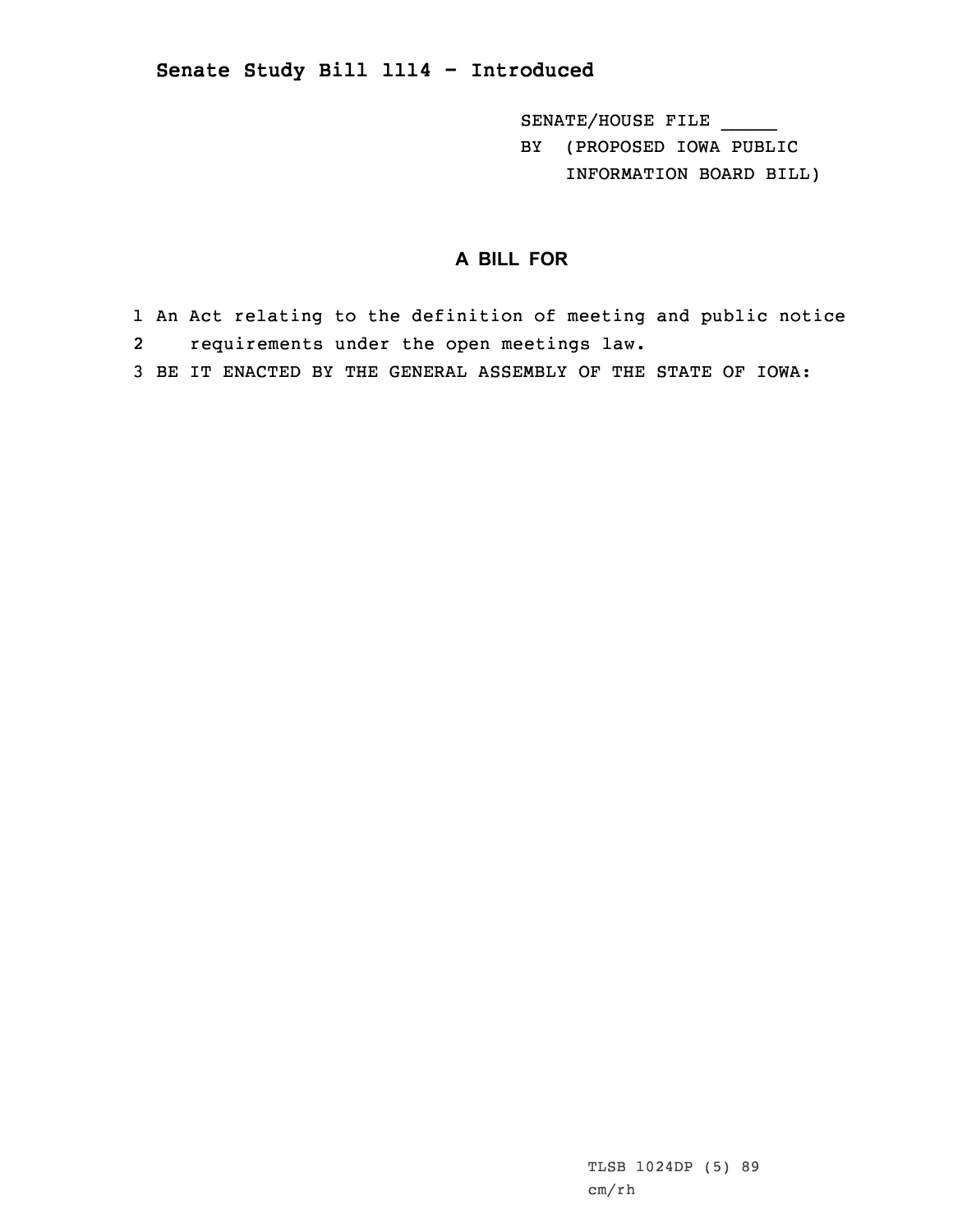1 Section 1. Section 21.2, subsection 2, Code 2021, is amended 2 to read as follows:

 2. *"Meeting"* means <sup>a</sup> gathering in person or by electronic means, formal or informal, of <sup>a</sup> majority of the members of <sup>a</sup> governmental body where there is deliberation or action upon any matter within the scope of the governmental body's policy-making or budgetary duties. Meetings shall not include <sup>a</sup> gathering of members of <sup>a</sup> governmental body for purely ministerial or social purposes when there is no discussion of policy or budgetary duties or no intent to avoid the purposes of this [chapter](https://www.legis.iowa.gov/docs/code/2021/21.pdf).

12 Sec. 2. Section 21.4, subsection 1, paragraph a, Code 2021, 13 is amended to read as follows:

14 *a.* Except as provided in [subsection](https://www.legis.iowa.gov/docs/code/2021/21.4.pdf) 3, <sup>a</sup> governmental body shall give notice of the time, date, and place of each meeting including <sup>a</sup> reconvened meeting of the governmental body, and the tentative agenda of the meeting, in <sup>a</sup> manner reasonably calculated to apprise the public of that information. 19 Reasonable notice shall include advising the news media 20 any person who have has filed a request for notice with the governmental body and posting the notice on <sup>a</sup> bulletin board or other prominent place which is easily accessible to the public and clearly designated for that purpose at the principal office 24 of the body holding the meeting, or if no such office exists, at the building in which the meeting is to be held.

26 Sec. 3. Section 21.4, subsection 2, paragraph a, Code 2021, 27 is amended to read as follows:

 *a.* Except as otherwise provided in paragraph *"c"*, notice conforming with all of the requirements of [subsection](https://www.legis.iowa.gov/docs/code/2021/21.4.pdf) 1 shall be given at least twenty-four hours prior to the commencement of any meeting of <sup>a</sup> governmental body, excluding weekend days and paid holidays as specified in section 1C.2, unless for good cause such notice is impossible or impractical, in which case as much notice as is reasonably possible shall be given. EXPLANATION

LSB 1024DP (5) 89

-1-

cm/rh 1/2